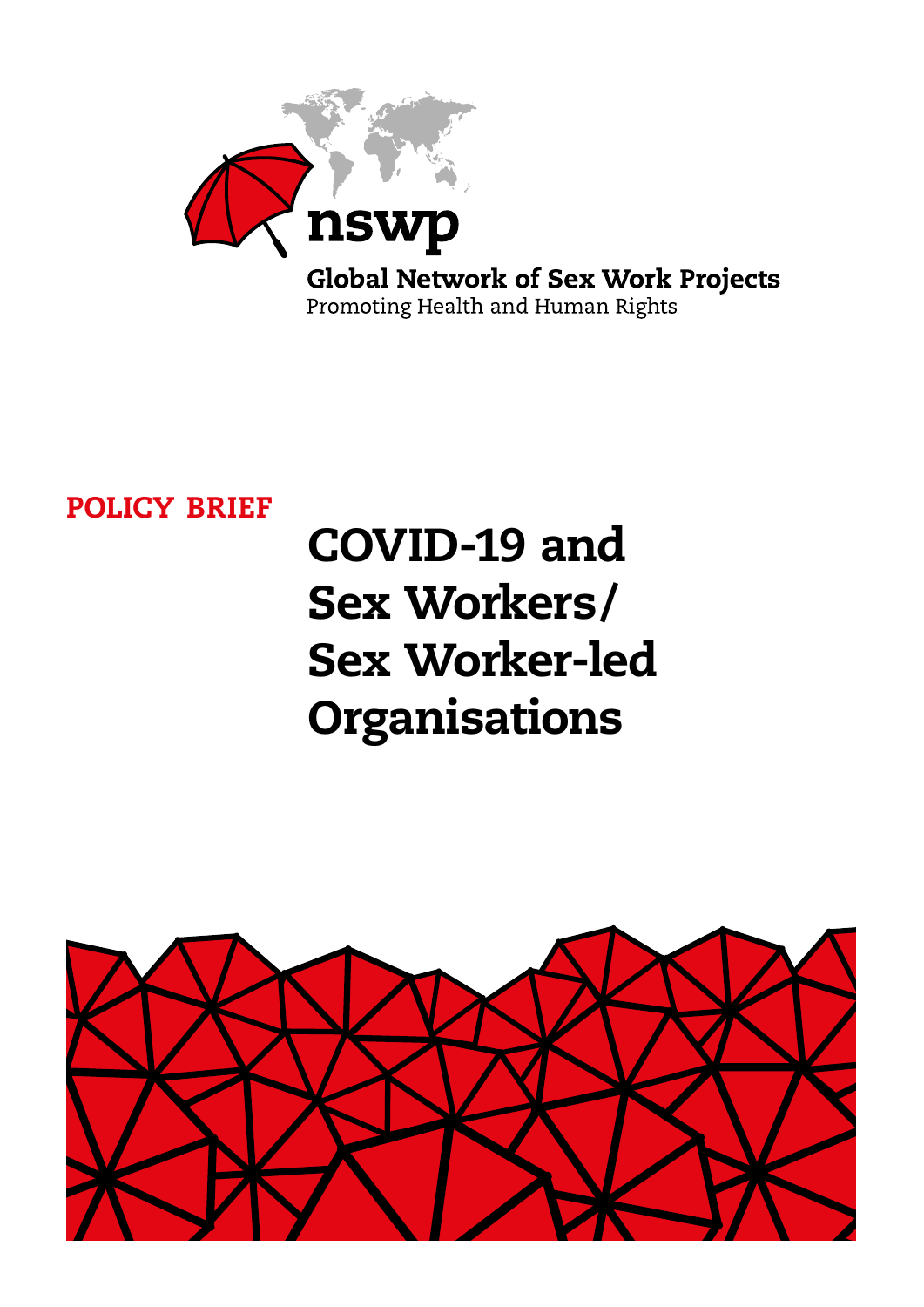

# COVID-19 and Sex Workers / Sex Worker-led Organisations

#### Introduction

As a criminalised population, sex workers have been disproportionately impacted by the COVID-19 pandemic, often living in precarious economic situations and excluded from social protection systems. The structural, social, and economic barriers sex workers experienced before the pandemic have been exacerbated – sex workers all over the world have experienced hardship, a total loss of income and

*The negative impact of COVID-19 on livelihoods was closely followed by emerging evidence of the increasingly negative impact on inequalities, long-term HIV and other health outcomes.*

increased criminalisation and harassment. The negative impact of COVID-19 on livelihoods was closely followed by emerging evidence of the increasingly negative impact on inequalities, longterm HIV and other health outcomes. This shone a light on the structural barriers to social protection for sex workers and how states failed to include or consult with sex workers in their COVID-19 responses. The pandemic also resulted in increased

stigma and discrimination, violence, health inequalities and human rights abuses against sex workers. UNAIDS drew attention to all these issues early in the pandemic $^{\rm 1}$  while calling on countries to take a range of immediate, critical actions grounded in human rights principles to protect the health and rights of sex workers.

This policy brief includes feedback directly from sex worker-led organisations and sex workers on their experiences of the COVID-19 pandemic, including its impact upon access to services, supplies of HIV treatment, and prevention commodities. It also highlights how the already extremely limited funding available for both advocacy and programming for sex workers continues to shrink. In countries where resources for HIV were already limited, the reallocation of resources to COVID-19 has drastically reduced sex workers' (and other key populations') access to vital prevention, testing and treatment services. This despite, in 2020, 65% of all new infections globally being among key populations and their sexual partners, with 11% of all new HIV infections being among sex workers, and female sex workers 26 times more likely to acquire HIV than women in the remaining general population, and UNAIDS reported a 29% shortfall in the financial resources required for the HIV epidemic in low- and middle-income countries in 2020.<sup>2</sup> This brief documents how sex worker-led organisations supported sex workers where states failed to provide adequate assistance in their social protection mechanisms and emergency responses. Finally, this paper examines the threats to sex workers and sex worker-led organisations as the world emerges from the pandemic, looks at how we can mitigate the harms and prepare sex worker-led organisations for future crises, and asks what lessons can be learned that might strengthen advocacy for sex workers' rights going forward.

- 1 "[Sex workers must not be left behind in](https://www.unaids.org/en/resources/presscentre/pressreleaseandstatementarchive/2020/april/20200408_sex-workers-covid-19)  [the response to COVID-19](https://www.unaids.org/en/resources/presscentre/pressreleaseandstatementarchive/2020/april/20200408_sex-workers-covid-19)," UNAIDS.
- 2 UNAIDS, 2021, ["2021 UNAIDS](https://www.unaids.org/en/resources/documents/2021/2021-global-aids-update)  [Global AIDS Update — Confronting](https://www.unaids.org/en/resources/documents/2021/2021-global-aids-update)  [inequalities — Lessons for pandemic](https://www.unaids.org/en/resources/documents/2021/2021-global-aids-update)  [responses from 40 years of AIDS."](https://www.unaids.org/en/resources/documents/2021/2021-global-aids-update)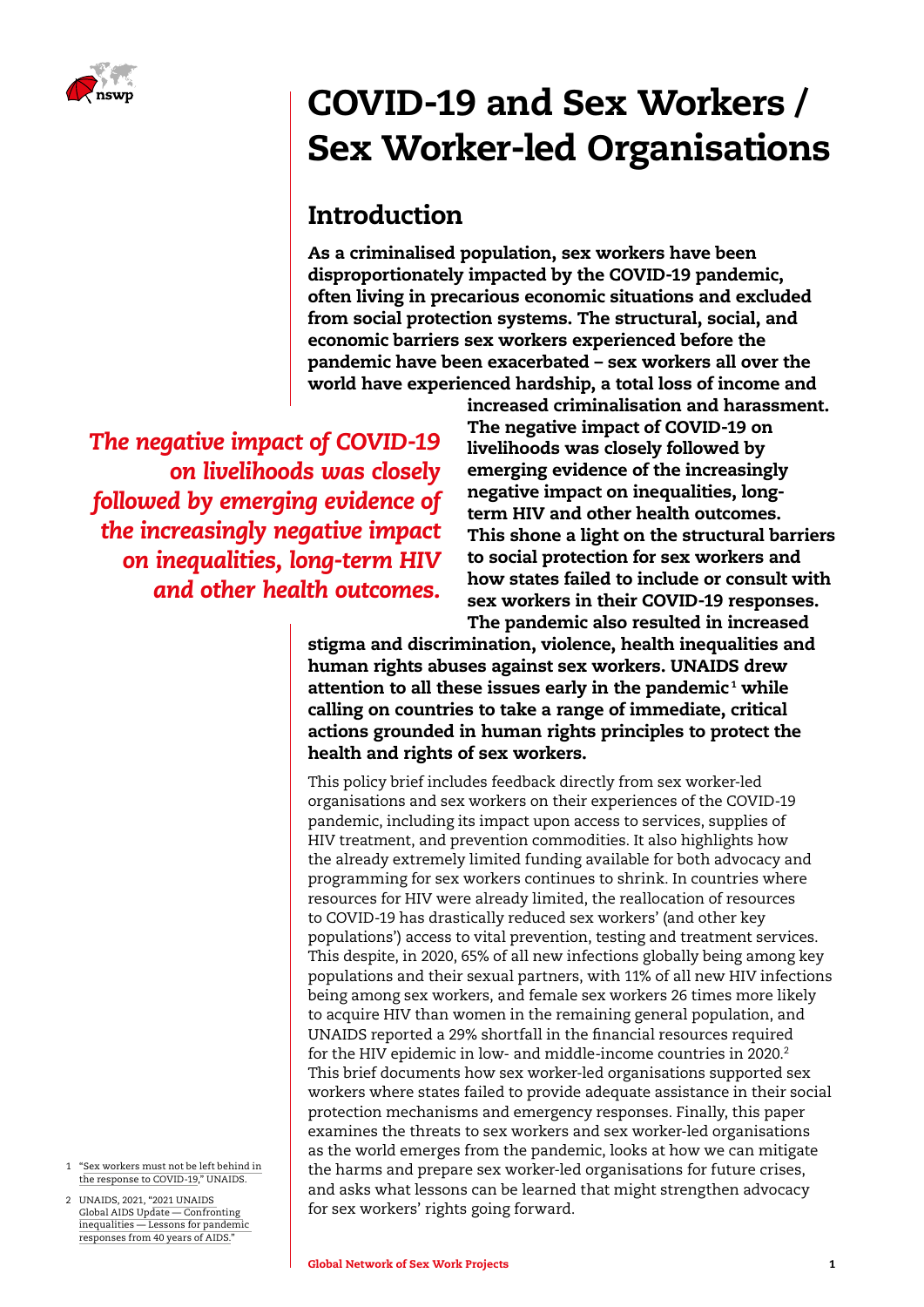

### Methodology

NSWP launched an Impact Survey3 for sex workers and sex worker-led organisations early in the pandemic, to monitor the impact of COVID-19 on their communities. The survey responses document the experiences of sex workers and how sex worker-led organisations and governments responded to support the sex worker communities through the crisis. The survey also asked whether any repressive measures had been taken against sex workers, or if any positive measures had been taken to support sex workers during the pandemic.

In addition to the survey, key informant interviews were conducted to gain a better insight into the impacts of the pandemic on sex worker-led organisations in each region.

### State responses and the impact on sex workers

Sex workers have faced significant disadvantages and increased challenges since the start of the pandemic that more clearly than ever show the harmful impact of the criminalisation and stigmatisation of sex work and sex workers. Sex workers, whenever and wherever possible,

*…they were left unprotected and excluded from national social protection schemes and government emergency measures being put in place for other workers.* responded to calls to socially distance, to protect their health and the health of others, and to stop working. Yet they were left unprotected and excluded from national social protection schemes and government emergency measures being put in place for other workers. Sex workers in all regions reported being forced to take the risk of continuing to work regardless of the pandemic, in order to provide for themselves and their families – putting their safety, their health and their lives at

risk to survive. The pandemic particularly acutely impacted women sex workers working to provide for their families, as they were left without any alternative means to support them. Often governments responded with increased police surveillance and violence against sex workers. Governments' focus on emergency pandemic responses also often resulted in reduced access to HIV treatment, sexual and reproductive health, and other essential health services. Sex workers also reported an increase in stigma and discrimination against them.

#### Repressive state responses

In response to the spread of COVID-19, governments around the world have imposed public health measures, social distancing orders and restrictions preventing many people, including sex workers, from working. In many countries, governments resorted to arrests, detention and the use of excessive force to make sure that people obeyed 'stayat-home' and curfew orders.<sup>4</sup> This has added an additional layer of criminalisation for sex workers, who were already criminalised in most countries before the pandemic. Sex workers caught working faced being prosecuted for breaking curfew and/or lockdown regulations, as well as any existing laws on sex work.

- 
- 4 Amnesty International, 2020, ["Americas:](https://www.amnesty.org/en/latest/news/2020/05/americas-authorities-must-protect-people-covid19-repressive-measures/)  [Authorities must protect people from](https://www.amnesty.org/en/latest/news/2020/05/americas-authorities-must-protect-people-covid19-repressive-measures/)  [COVID-19 instead of resorting to](https://www.amnesty.org/en/latest/news/2020/05/americas-authorities-must-protect-people-covid19-repressive-measures/)  [repressive measures."](https://www.amnesty.org/en/latest/news/2020/05/americas-authorities-must-protect-people-covid19-repressive-measures/)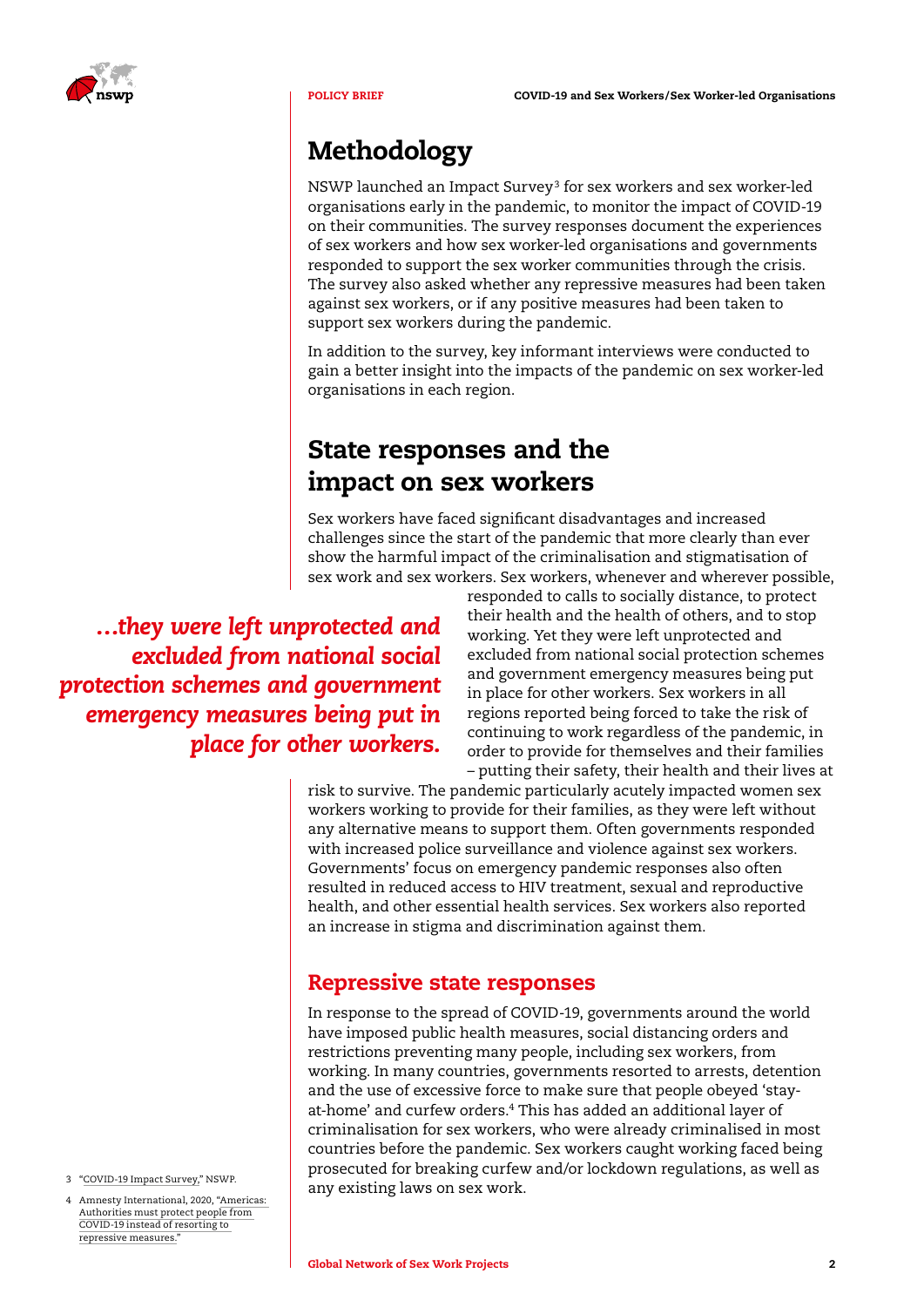

Responses to the COVID-19 Impact Survey in all regions reveal that in many countries, as governments closed brothels, bars, and massage parlours, they also failed to provide sufficient support to sex workers. Some have also introduced additional repressive measures aimed

*…as governments closed brothels, bars, and massage parlours, they also failed to provide sufficient support to sex workers. Some have also introduced additional repressive measures aimed directly at sex workers.*

directly at sex workers. One of the first actions taken by the government in Bangladesh was to shut down brothels all over the country. As a result, an estimated 140,000 female sex workers lost their incomes and could not finance their basic needs, including food. It was widely reported that the government of Bangladesh started sending emergency aid to women working in some of the country's brothels, including providing individuals with 30kg of rice, \$25 and a rent freeze. However, adequate support from the government to mitigate the consequences of brothel closures did not reach everyone who needed assistance,

and those outside of the brothel system did not necessarily benefit from government aid at all. As HIV/AIDS Research and Welfare Centre (HARC) points out, this aid has not reached all those in need or, when it has, it is insufficient. HARC reported that, "Hotel and residence-based sex workers mentioned that they are at the greatest crisis of their lives with no one to assist them. Since they don't match the criteria of being a poor family, the government also do not help them at this time of need. On the other hand, some street-based sex workers received relief from government but that is not enough for them."<sup>5</sup>

Countries including Colombia, Ecuador, the Dominican Republic, and El Salvador also reported that closure of brothels, bars, massage parlours was accompanied by crackdowns in areas known for street-based sex work.<sup>6</sup> These repressive measures and the failure of governments to provide any financial relief for sex workers have left them with nowhere safe to work and/or no way of earning money to survive.

*"In the situation of the closing of all the venues where they work, and on the street, they are victims of the violation of their rights because they don't allow them to work and they threaten to send us to jail if we don't listen. How are we going to eat if the government hasn't done anything for the group of female sex workers to allow them to access a decent life for our family?"*

*FEMALE SEX WORKER, ECUADOR*

In the Dominican Republic, TRANSSA, which provides assistance to transgender people, reported that many street-based trans-women sex workers had lost their sources of income and were dependent on charities for food and protective equipment against infection.<sup>7</sup>

In the Eastern European region as well, closures of sex work venues and restrictions on mobility have put sex workers in more precarious situations.

*"Venues where sex work was done legally are closed (erotic massage, clubs). Moreover, there are restrictions on mobility of all citizens, and one is allowed to go out of their home only with a signed declaration and have a "real" and "urgent" reason. This has led to police and army actually harassing all citizens, and sex workers are facing now doubly this violence, on top of the fact that they were already harassed by police before." FEMALE SEX WORKER, ROMANIA*

- 5 "[COVID-19 Impact Bangladesh,](https://www.nswp.org/news/covid-19-impact-bangladesh)" NSWP.
- 6 NSWP, 2020, "[COVID-19 Impact](https://www.nswp.org/resource/nswp-global-and-regional-reports/covid-19-impact-latin-america)  [Latin America."](https://www.nswp.org/resource/nswp-global-and-regional-reports/covid-19-impact-latin-america)
- 7 "[COVID-19 pandemic devastating](https://www.nswp.org/news/covid-19-pandemic-devastating-transgender-sex-workers-the-dominican-republic)  [to transgender sex workers in the](https://www.nswp.org/news/covid-19-pandemic-devastating-transgender-sex-workers-the-dominican-republic)  [Dominican Republic,"](https://www.nswp.org/news/covid-19-pandemic-devastating-transgender-sex-workers-the-dominican-republic) NSWP.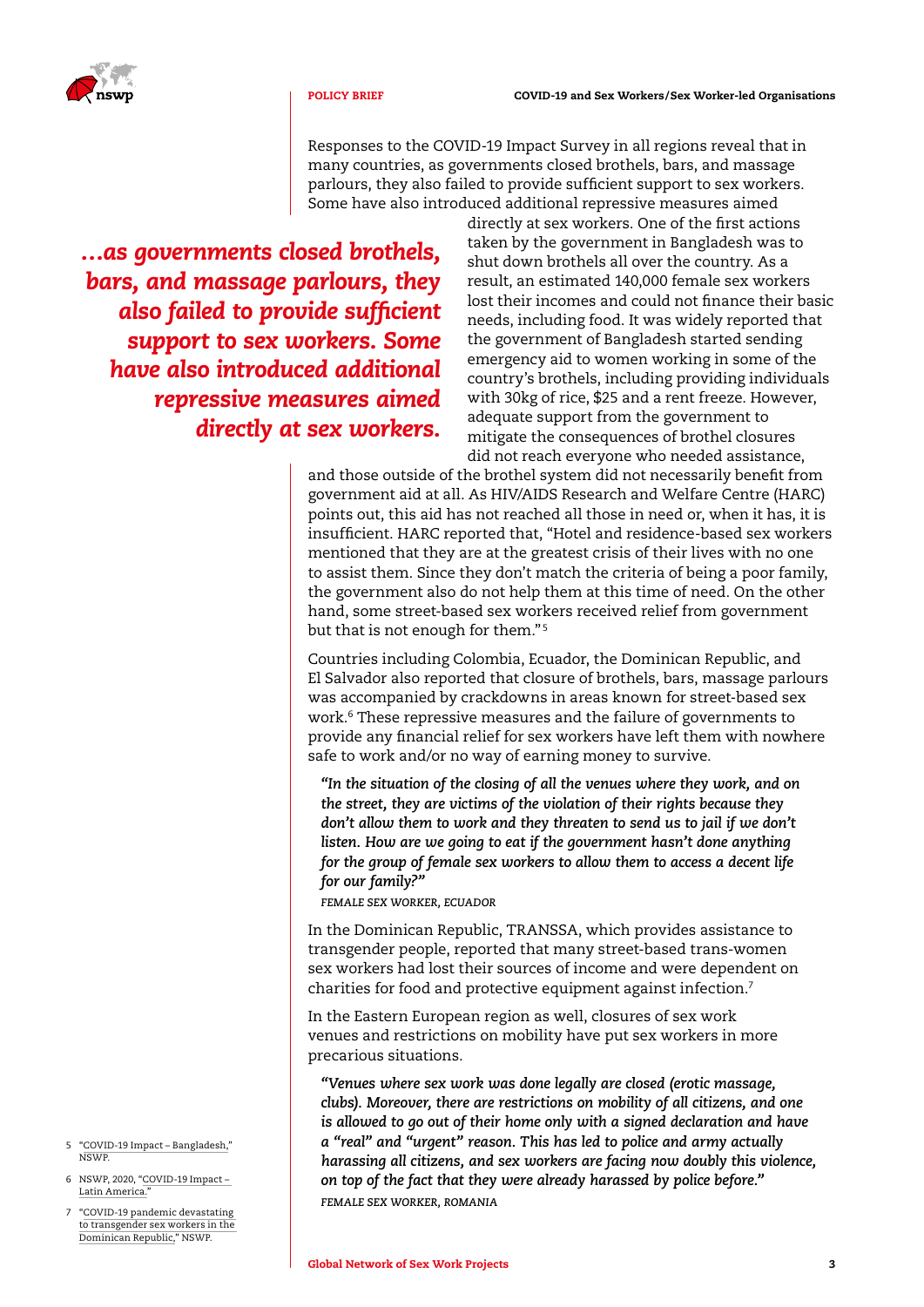

#### Exclusion from social protection schemes and government relief funds

While many governments implemented emergency relief funds for people unable to work due to pandemic measures, these schemes have largely excluded sex workers. Member organisations repeatedly

*…"Being criminalised, sex workers are denied status as workers so we are denied the rights and entitlements other workers may have."*

emphasised that sex work not being recognised as work was the main barrier to more security and protection for sex workers. As the English Collective of Prostitutes highlighted, "Being criminalised, sex workers are denied status as workers so we are denied the rights and entitlements other workers may have." <sup>8</sup> Criminalisation of sex work means that many sex workers cannot access government support, as these schemes generally require proof of loss of income, unemployment or hardship.9

Sex Workers Outreach Project (SWOP) in Tuscon, USA, reported, "sex workers can't get rent/mortgage relief, utility payment abatements or unemployment checks." Even in US States or countries where sex work is legalised, only registered sex workers (registered with a tax number and with official residency) are eligible for government aid. This means that many migrant sex workers without a legal tax or residency status are excluded from emergency support schemes. Some national schemes also specifically excluded sex workers working in legal jobs.

*"The Federal relief bill passed to aid Americans during this emergency have been restricted from being given to anyone working in the sex industry, even if they are legal jobs such as strippers or sex toy manufacturers."*

*SEX WORKER, UNITED STATES*

In Canada, although government relief grants were available to those unable to work, sex workers were wary of applying for these grants due to the risk of having to come out to government officials as sex workers.

*"Here in Canada the government gave relief money called the CERB. But most sex workers didn't want to apply for the CERB because to apply for it you have to give your social insurance number and you have to provide evidence of paying taxes and it gets into the personal details of sex workers and a lot of sex workers didn't want to do that because it wasn't safe to interact with the state that way. So they were left out of the \$2000 that were being given out every month." STELLA, L'AMIE DE MAIMIE, CANADA*

The pandemic has highlighted the shortcomings of restrictive regulatory approaches to sex work. When sex workers are denied financial aid during the pandemic, they are forced to continue working illegally to survive. As a result, sex work is driven more underground, with higher risks to health and safety.10

- 8 "[Impact of COVID-19 on Sex Workers](https://www.nswp.org/news/impact-covid-19-sex-workers-europe)  [in Europe,"](https://www.nswp.org/news/impact-covid-19-sex-workers-europe) NSWP.
- 9 "[Impact of COVID-19 on Sex Workers](https://www.nswp.org/news/impact-covid-19-sex-workers-north-america-and-the-caribbean)  [in North America and the Caribbean,](https://www.nswp.org/news/impact-covid-19-sex-workers-north-america-and-the-caribbean)' NSWP.
- 10 Jenny Iversen, et al., "[COVID-19, HIV](https://onlinelibrary.wiley.com/doi/10.1002/jia2.25632)  [and key populations: cross-cutting](https://onlinelibrary.wiley.com/doi/10.1002/jia2.25632)  [issues and the need for population](https://onlinelibrary.wiley.com/doi/10.1002/jia2.25632)[specific responses,"](https://onlinelibrary.wiley.com/doi/10.1002/jia2.25632) Journal of the International AIDS Society 23 (2020): 1-6.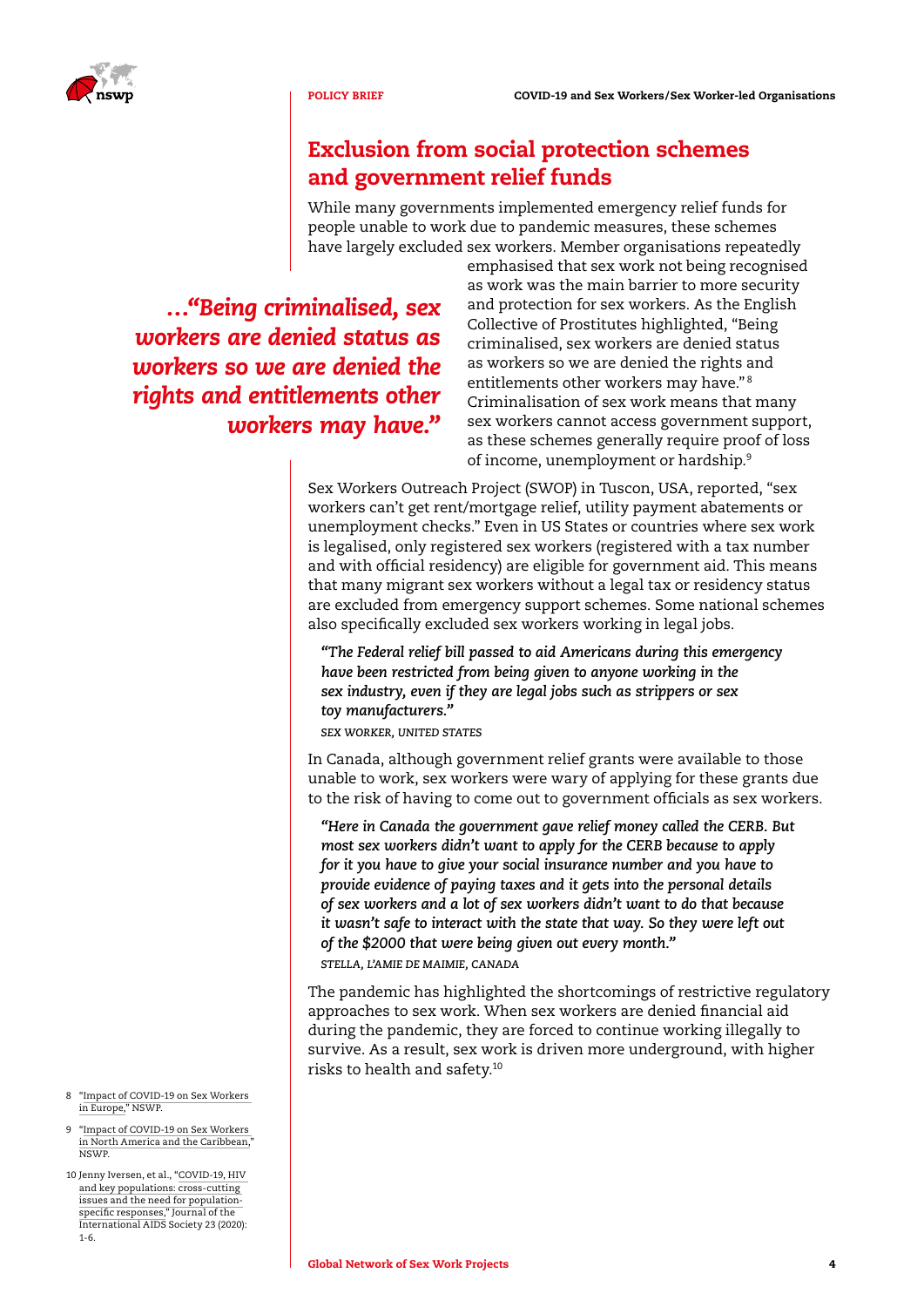

#### Increased vulnerability and precarious working conditions

The pandemic has prevented sex workers from working normally, yet those who depend on sex work as a livelihood have had to continue to work, forced to choose between prioritising their health and not being able to buy food or pay rent.

*"In Ecuador, sex worker rights activists started a #stayathome campaign, but this only lasted fifteen days because they couldn't insist that sex workers stay at home and not work any longer because the economic impact of the pandemic was too severe. Many sex workers were still on the street and thinking 'what do we do?' The economic necessity was bigger than the fear of COVID."*

*COLECTIVO FLOR DE AZÁLEA, ECUADOR*

In Ecuador, sex workers reported that mafia and gangs have taken advantage of sex workers' vulnerability during the pandemic by taking over sex work sectors and controlling and exploiting sex workers. Before the pandemic, studies have shown that in places where sex

*"…the conditions that they work in are even worse than before. They are more vulnerable, and their rights are not respected. COVID may not kill us, but hunger and desperation will kill sex workers."*

workers are criminalised, the involvement of exploitative third parties in the sex industry rises, including the rates of violence and trafficking.<sup>11</sup> PLAPERTS, the regional network of sex workers in Latin America, reported on the early days of the pandemic: "It's been two months since the pandemic hit Latin America and a lot of sex workers are now starting to work again. But the conditions that they work in are even worse than before. They are more vulnerable, and their rights are not respected. COVID may not kill us, but hunger and desperation will kill sex workers."12

The Global Alliance Against Traffic in Women documented how some parts of the anti-trafficking movement have taken the pandemic as an opportunity to advance punitive anti-trafficking policies that will only isolate and drive sex workers further underground.<sup>13</sup>

#### Increased police surveillance and violence against sex workers

In many countries, law enforcement has disproportionately targeted sex workers who are forced to breach pandemic restrictions in order to work. UNAIDS reported that "Sex workers have been particularly vulnerable to arrest and mistreatment under COVID-19. With their income at risk or entirely eliminated, and often ineligible for financial support due to the legal status of their work, many sex workers report having to choose between physical distancing and meeting basic needs, with many sex workers arrested globally."<sup>14</sup>

- 11 NSWP, 2017, ["The Impact of](https://www.nswp.org/resource/nswp-policy-briefs/the-impact-criminalisation-sex-workers-vulnerability-hiv-and-violence)  [Criminalisation on Sex Workers'](https://www.nswp.org/resource/nswp-policy-briefs/the-impact-criminalisation-sex-workers-vulnerability-hiv-and-violence)  [Vulnerability to HIV and Violence.](https://www.nswp.org/resource/nswp-policy-briefs/the-impact-criminalisation-sex-workers-vulnerability-hiv-and-violence)
- 12 "[Impact of COVID-19 on Sex Workers](https://www.nswp.org/news/impact-covid-19-sex-workers-latin-america)  [in Latin America,](https://www.nswp.org/news/impact-covid-19-sex-workers-latin-america)" NSWP.
- 13 ["A Feast in Time of COVID-19: The](https://gaatw.org/events-and-news-old/68-gaatw-news/1024-a-feast-in-time-of-covid-19-the-anti-trafficking-movement-needs-to-take-a-step-back)  anti-trafficking movement needs<br>[to take a step back,"](https://gaatw.org/events-and-news-old/68-gaatw-news/1024-a-feast-in-time-of-covid-19-the-anti-trafficking-movement-needs-to-take-a-step-back) Global Alliance Against Traffic in Women.
- 14 UNAIDS, 2020, ["Rights in a pandemic](https://www.unaids.org/en/resources/documents/2020/rights-in-a-pandemic)  [– Lockdowns, rights and lessons](https://www.unaids.org/en/resources/documents/2020/rights-in-a-pandemic)  [from HIV in the early response to](https://www.unaids.org/en/resources/documents/2020/rights-in-a-pandemic)  [COVID-19,](https://www.unaids.org/en/resources/documents/2020/rights-in-a-pandemic)" 22.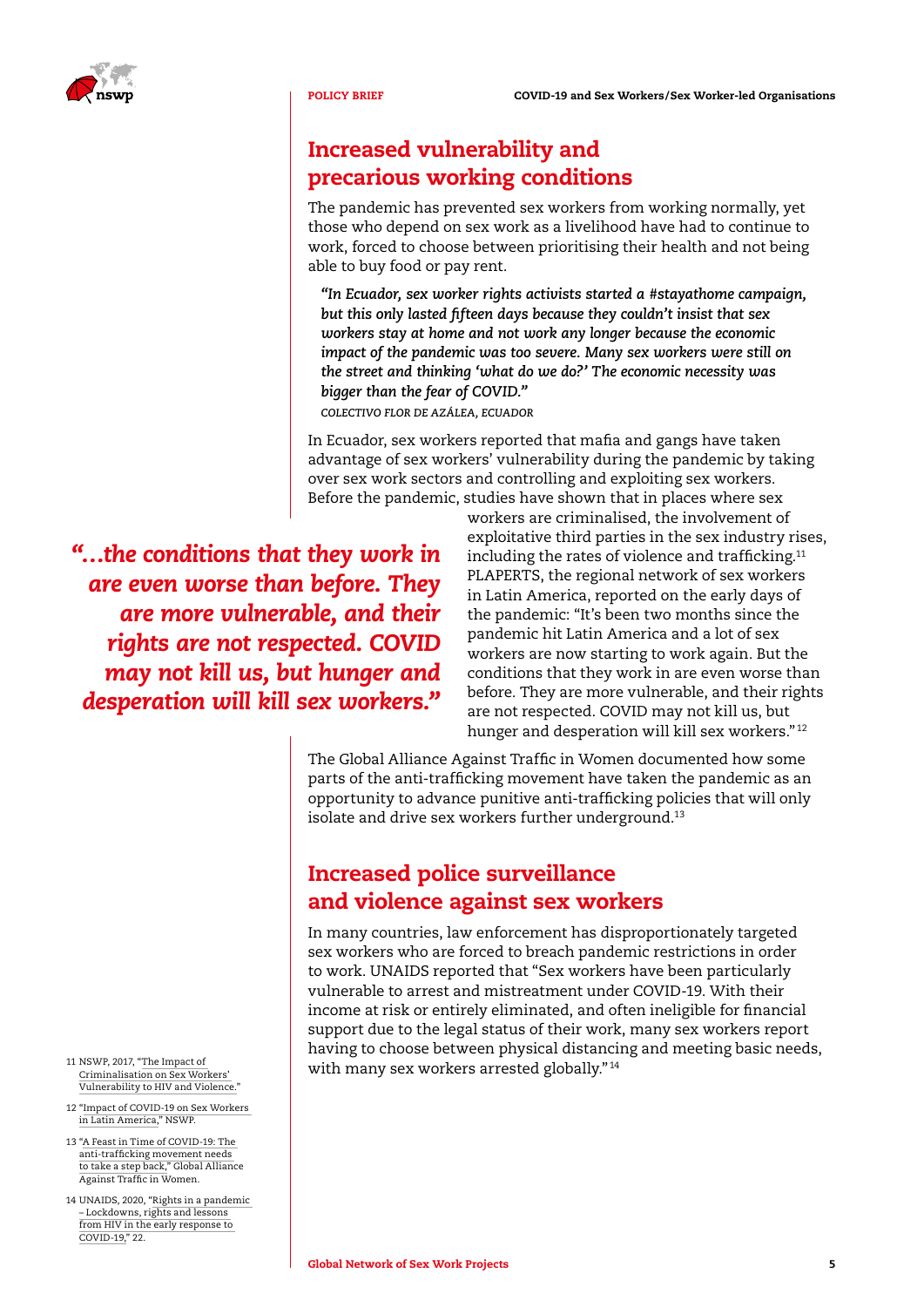



In Norway, NSWP member organisation PION reported that police have disproportionately targeted sex workers when enforcing pandemic regulations and justifying their measures by calling sex workers

*…police have disproportionately targeted sex workers when enforcing pandemic regulations and justifying their measures by calling sex workers "contagion bombs" and "threats to public health."*

"contagion bombs" and "threats to public health."15 According to PION, "The immigration police are chasing sex workers in the streets and raiding sex workers' apartments claiming sex workers are breaking quarantine and infection rules. The police use the National Act relating to the control of communicable diseases as a pretext for harassment and deportation of sex workers."

In the African region, sex workers have also faced stigmatising accusations of being more likely to spread the virus, resulting in increased

policing. In Uganda, police have been raiding sex workers' homes more often than previously, including with the use of tear gas and excessive force. Sex workers in border towns in Kenya and Uganda also reported facing increased stigma and violence from the police as well as the community.16 Government responses to the pandemic have failed to respect the human rights of sex workers.

*"There has been a lot of illegal displacement of sex workers to other countries without their consent. There have also been closing of brothels where sex workers live. We've also seen cases where the children of women sex workers have been taken away by the government. There have been a lot of human rights violations against sex workers." AFRICAN SEX WORKERS ALLIANCE (ASWA), REGIONAL NETWORK: AFRICA*

UNAIDS documented policing specifically against sex workers, particularly in the African and Latin American regions. "In Cameroon, more than 50 sex workers were reportedly arrested in Yaoundé for entering hotels in violation of isolation orders. In Kenya, more than 50 sex workers were reportedly arrested for violating lockdown orders, including 24 reportedly arrested in one raid in Makueni county. In Uganda, civil society organizations reported that at least 117 sex workers, bartenders and other vulnerable women have been arrested for violating lockdown, including 71 within a single day of raids…" <sup>17</sup>

#### Impact on HIV and STI services

The pandemic has severely disrupted health services in many countries, with people's movement being restricted, and health services being limited or halted completely for significant periods. The Global Fund reported a 41% drop in HIV testing in Africa and Asia from April to September 2020, compared to the same period in 2019, which is predicted to result in an increase in AIDS-related deaths in 2021.18 Modelling by UNAIDS and the World Health Organization (WHO) showed that the risk of additional COVID-19 deaths was at least 100 times less than the AIDS-related deaths averted by continuing to provide HIV services. However, "disruption to HIV services as high as 75% has been reported in some countries." <sup>19</sup>

- 15 ["Arrests and deportations of sex](https://www.nswp.org/news/arrests-and-deportations-sex-workers-norway)  [workers in Norway,"](https://www.nswp.org/news/arrests-and-deportations-sex-workers-norway) NSWP.
- 16 Amnesty International, 2020, "[COVID-19 Crackdowns: Police abuse](https://www.amnesty.org/en/documents/act30/3443/2020/en/)  [and the global pandemic.](https://www.amnesty.org/en/documents/act30/3443/2020/en/)
- 17 UNAIDS, 2020, ["Rights in a pandemic](https://www.unaids.org/en/resources/documents/2020/rights-in-a-pandemic)  [– Lockdowns, rights and lessons](https://www.unaids.org/en/resources/documents/2020/rights-in-a-pandemic)  [from HIV in the early response to](https://www.unaids.org/en/resources/documents/2020/rights-in-a-pandemic)  COVID-19" 23
- 18 The Global Fund to Fight AIDS, Tuberculosis and Malaria, 2021, ["The](https://www.theglobalfund.org/en/news/2021-04-13-new-global-fund-report-shows-massive-disruption-to-health-care-caused-by-covid-19-in-africa-and-asia/)  [Impact Of Covid-19 On HIV, TB And](https://www.theglobalfund.org/en/news/2021-04-13-new-global-fund-report-shows-massive-disruption-to-health-care-caused-by-covid-19-in-africa-and-asia/)  [Malaria Services and Systems for](https://www.theglobalfund.org/en/news/2021-04-13-new-global-fund-report-shows-massive-disruption-to-health-care-caused-by-covid-19-in-africa-and-asia/)  [Health: A Snapshot from 502 Health](https://www.theglobalfund.org/en/news/2021-04-13-new-global-fund-report-shows-massive-disruption-to-health-care-caused-by-covid-19-in-africa-and-asia/)  [Facilities Across Africa And Asia."](https://www.theglobalfund.org/en/news/2021-04-13-new-global-fund-report-shows-massive-disruption-to-health-care-caused-by-covid-19-in-africa-and-asia/)
- 19 UNAIDS, 2021, ["Benefits of continuing](https://www.unaids.org/en/resources/presscentre/pressreleaseandstatementarchive/2021/april/20210413_HIV-services-outweigh-risk-of-COVID-19-transmission) [to provide life-saving HIV services](https://www.unaids.org/en/resources/presscentre/pressreleaseandstatementarchive/2021/april/20210413_HIV-services-outweigh-risk-of-COVID-19-transmission)  [outweigh the risk of COVID-19](https://www.unaids.org/en/resources/presscentre/pressreleaseandstatementarchive/2021/april/20210413_HIV-services-outweigh-risk-of-COVID-19-transmission)  transmission by 100 to 1.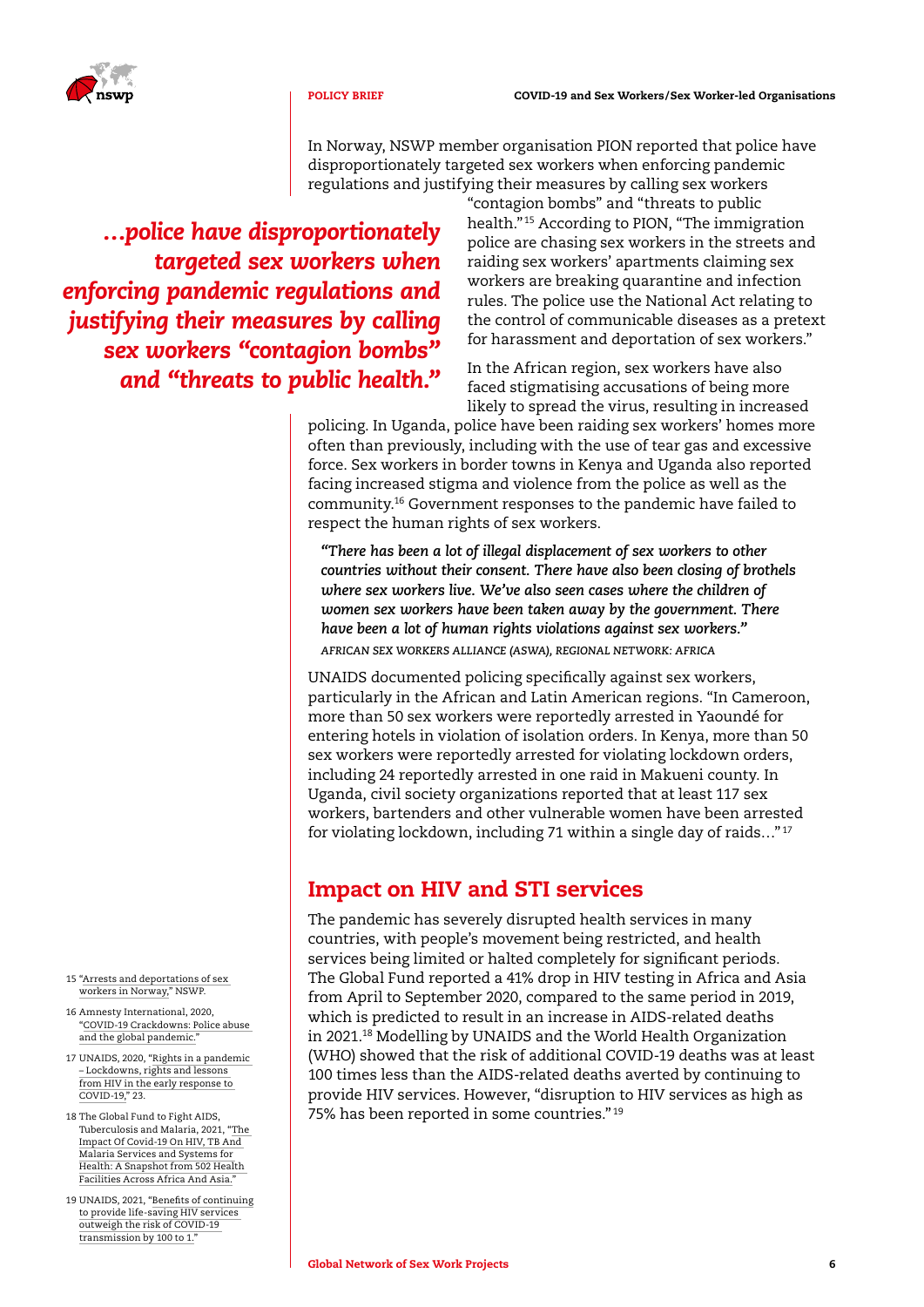

A report<sup>20</sup> reviewing progress towards Universal Health Coverage confirmed the COVID-19 pandemic has exposed weaknesses in health systems, showing that many governments neglected to invest in health, social safety nets and emergency preparedness before the crisis, and even countries with strong health systems could have been better prepared for this emergency.

Survey responses from Australia, China, Bangladesh, Hong Kong, Vietnam and Thailand reported that sex workers' access to healthcare had been severely affected, particularly access to harm reduction services, HIV and STI testing and treatment. HARC in Bangladesh reported that there was reduced access to essential health services and commodities such as condoms and lubricants, harm reduction services, and STI testing and treatment.<sup>21</sup> In Senegal, And Soppeku reported that sex workers have faced reduced access to HIV treatments, STI screening and treatment and basic food and hygiene supplies.<sup>22</sup>

"The government has set up an arrangement for the distribution of food and hygiene donations, but these are very minimal and there are not enough." And Soppeku responded by distributing supplies of food and hygiene kits to three regions in Senegal.

#### Increase in stigma and discrimination

UNAIDS has drawn attention to the rise of stigma and discrimination against key populations that accompanied the fear and uncertainty emerging during the pandemic. "Populations facing pre-existing stigma

#### *"Populations facing pre-existing stigma and discrimination (…) have been subject to verbal and physical abuse."*

and discrimination (e.g. people living with HIV, people from gender and sexual minorities, sex workers, migrants) have been subject to verbal and physical abuse."<sup>23</sup> Sex workers have been increasingly viewed as 'vectors of disease' who present a risk to public health.

PLAPERTS members in Latin America reported that through their outreach work to support sex

workers, they not only exposed themselves to increased health risks, but also to increased stigma and discrimination.

COVID-19 has been used as a reason to push for further restrictions of sex work and increased criminalisation of sex workers.<sup>24</sup> In a study conducted by researchers from Yale School of Medicine and Harvard Medical School, one of the conclusions drawn was to keep red-light areas in five major cities in India shut even after the lockdown. However, there is no reason that brothels should remain closed due to public health risks, as the National Network of Sex Workers argued, "sex workers are far better educated about precautions and safety measure to follow during COVID-19 due to the extensive work done by our collectives."<sup>25</sup> In addition, the study has been heavily criticised by sex worker-led organisations in India, who have pointed out that it did not consider how the 10,000 out of work sex workers would support themselves if their primary source of livelihood were to be suddenly taken away. Studies such as these provide a clear example of how sex workers are being scapegoated and threatened with criminalisation in the name of public health.

- 20 UHC2030, 2020, "[State of](https://www.uhc2030.org/blog-news-events/uhc2030-news/state-of-commitment-to-universal-health-coverage-synthesis-2020-555434/)  [commitment to universal health](https://www.uhc2030.org/blog-news-events/uhc2030-news/state-of-commitment-to-universal-health-coverage-synthesis-2020-555434/)  [coverage: synthesis, 2020."](https://www.uhc2030.org/blog-news-events/uhc2030-news/state-of-commitment-to-universal-health-coverage-synthesis-2020-555434/)
- 21 "[COVID-19 Impact Bangladesh,](https://www.nswp.org/news/covid-19-impact-bangladesh)" NSWP.
- 22 "[COVID-19 Impact Senegal,"](https://www.nswp.org/news/covid-19-impact-senegal) NSWP.
- 23 UNAIDS, 2020, ["Addressing stigma](https://genderandaids.unwomen.org/en/resources/2020/10/addressing-stigma-and-discrimination-in-the-covid-19-response)  [and discrimination in the COVID-19](https://genderandaids.unwomen.org/en/resources/2020/10/addressing-stigma-and-discrimination-in-the-covid-19-response)  [response — Applying the evidence of](https://genderandaids.unwomen.org/en/resources/2020/10/addressing-stigma-and-discrimination-in-the-covid-19-response)  [what works from HIV-related stigma](https://genderandaids.unwomen.org/en/resources/2020/10/addressing-stigma-and-discrimination-in-the-covid-19-response)  [and discrimination in six settings to](https://genderandaids.unwomen.org/en/resources/2020/10/addressing-stigma-and-discrimination-in-the-covid-19-response)  [the COVID-19 response.](https://genderandaids.unwomen.org/en/resources/2020/10/addressing-stigma-and-discrimination-in-the-covid-19-response)"
- 24 Eliot Douglas, "[German lawmakers](https://www.dw.com/en/german-lawmakers-call-for-buying-sex-to-be-made-permanently-illegal/a-53504221)  [call for buying sex to be made](https://www.dw.com/en/german-lawmakers-call-for-buying-sex-to-be-made-permanently-illegal/a-53504221)  [permanently illegal,](https://www.dw.com/en/german-lawmakers-call-for-buying-sex-to-be-made-permanently-illegal/a-53504221)" DW, 20.05.2020.
- 25 Jagriti Chandra, "[Yale to probe](https://www.thehindu.com/news/national/yale-to-probe-controversial-study-on-sex-workers/article32035565.ece)  [controversial study on sex workers,"](https://www.thehindu.com/news/national/yale-to-probe-controversial-study-on-sex-workers/article32035565.ece) The Hindu, 9 July 2020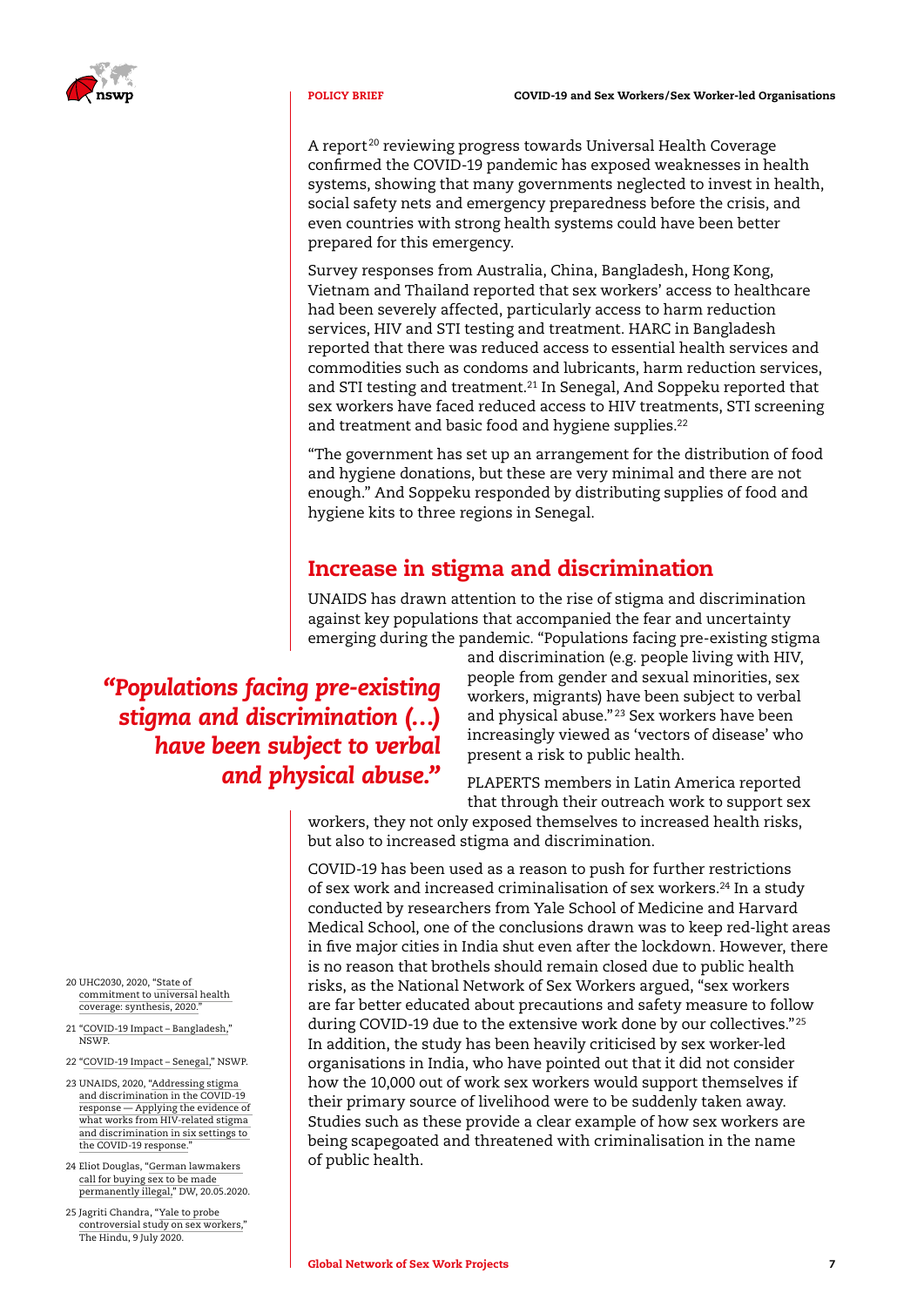

#### Responses from sex worker-led organisations

While governments have resorted to restrictions and punitive approaches towards sex work without providing sex workers with access to social protection, sex worker-led organisations have stepped

*…sex worker-led organisations have stepped up to support their community, filling the gaps in providing emergency support for sex workers where governments have failed to do so.*

up to support their community, filling the gaps in providing emergency support for sex workers where governments have failed to do so. Over 100 NGOs in Europe endorsed a letter sent to the President of the European Commission and members of the Crisis Coordination Committee calling for emergency support for sex workers during COVID-19, stating that, "ignoring the most marginalised communities could prove not only short-sighted but detrimental to EU efforts to end the pandemic." <sup>26</sup>

#### Emergency funds, housing support and health services for sex workers

Sex worker-led organisations around the world have supported sex workers in a variety of ways. The following are just a few examples of the sex worker community responses.<sup>27</sup>

French sex workers reported that organisations such as ACCEPTESS-Transgenres and Syndicat du travail sexual en France filled the gaps in social protection that governments had neglected from the start of the crisis. UK sex workers reported that they had been excluded from government relief as well: "The sex worker community has stepped in where the government has failed. We have established the hardship funds that work for us, set up support that works for us, lobbied for change and equal access and the rights of all in our community." STAR-STAR in Macedonia launched a charity campaign to raise money for sex workers most affected by poverty and provide emergency food and hygiene supplies.

The European Sex Workers Rights Alliance (ESWA, formerly ICRSE) organised several webinars for sex workers' rights activists to gain knowledge on providing emergency support, crowdfunding and political advocacy during the crisis.28 ESWA also took the opportunity to strengthen and build new connections with organisations to prioritise sex workers' rights during and beyond the pandemic. In an initiative called Nobody Left Outside, ESWA collaborated with organisations representing the most marginalised communities in Europe to campaign for improving healthcare access to homeless people, LGBTI people, people who use drugs, prisoners, sex workers and undocumented migrants. Together, they published an open letter to the European Union demanding access to vaccinations for marginalised social groups.29

*"In some ways it has allowed us to have other conversations with other actors, such as the European Public Health Alliance, Nobody Left Outside (of which we are partners), the WHO, with whom we have had discussions about mental health, which didn't really happen in the past. Also the European Centre for Disease Control has been more inclusive of sex workers."*

*ESWA (REGIONAL NETWORK: EUROPE AND CENTRAL ASIA)*

- 26 Rebecca Kelly, ["Over 100 NGOs](https://gcn.ie/over-100-european-ngos-endorse-a-statement-calling-for-emergency-support-to-sex-workers-amid-the-covid-19-crisis/)  [endorse a statement calling for](https://gcn.ie/over-100-european-ngos-endorse-a-statement-calling-for-emergency-support-to-sex-workers-amid-the-covid-19-crisis/)  [emergency support to sex workers](https://gcn.ie/over-100-european-ngos-endorse-a-statement-calling-for-emergency-support-to-sex-workers-amid-the-covid-19-crisis/)  [amid the COVID-19 crisis,](https://gcn.ie/over-100-european-ngos-endorse-a-statement-calling-for-emergency-support-to-sex-workers-amid-the-covid-19-crisis/)" Gay Community News, 28 April 2020.
- 27 "[Sex Worker Community Responses,"](https://www.nswp.org/page/sex-worker-community-responses) NSWP.
- 28 ESWA, 2021, "[Sex workers on the](https://www.eswalliance.org/sex_workers_on_the_frontlines)  [frontline: The role of sex worker rights](https://www.eswalliance.org/sex_workers_on_the_frontlines)  [groups in providing support during](https://www.eswalliance.org/sex_workers_on_the_frontlines)  [the COVID-19 crisis in Europe."](https://www.eswalliance.org/sex_workers_on_the_frontlines)
- 29 "[NLO publishes open letter on vaccine](https://nobodyleftoutside.eu/nlo-publishes-open-letter-on-vaccine-equity/)  [equity,](https://nobodyleftoutside.eu/nlo-publishes-open-letter-on-vaccine-equity/)" Nobody Left Outside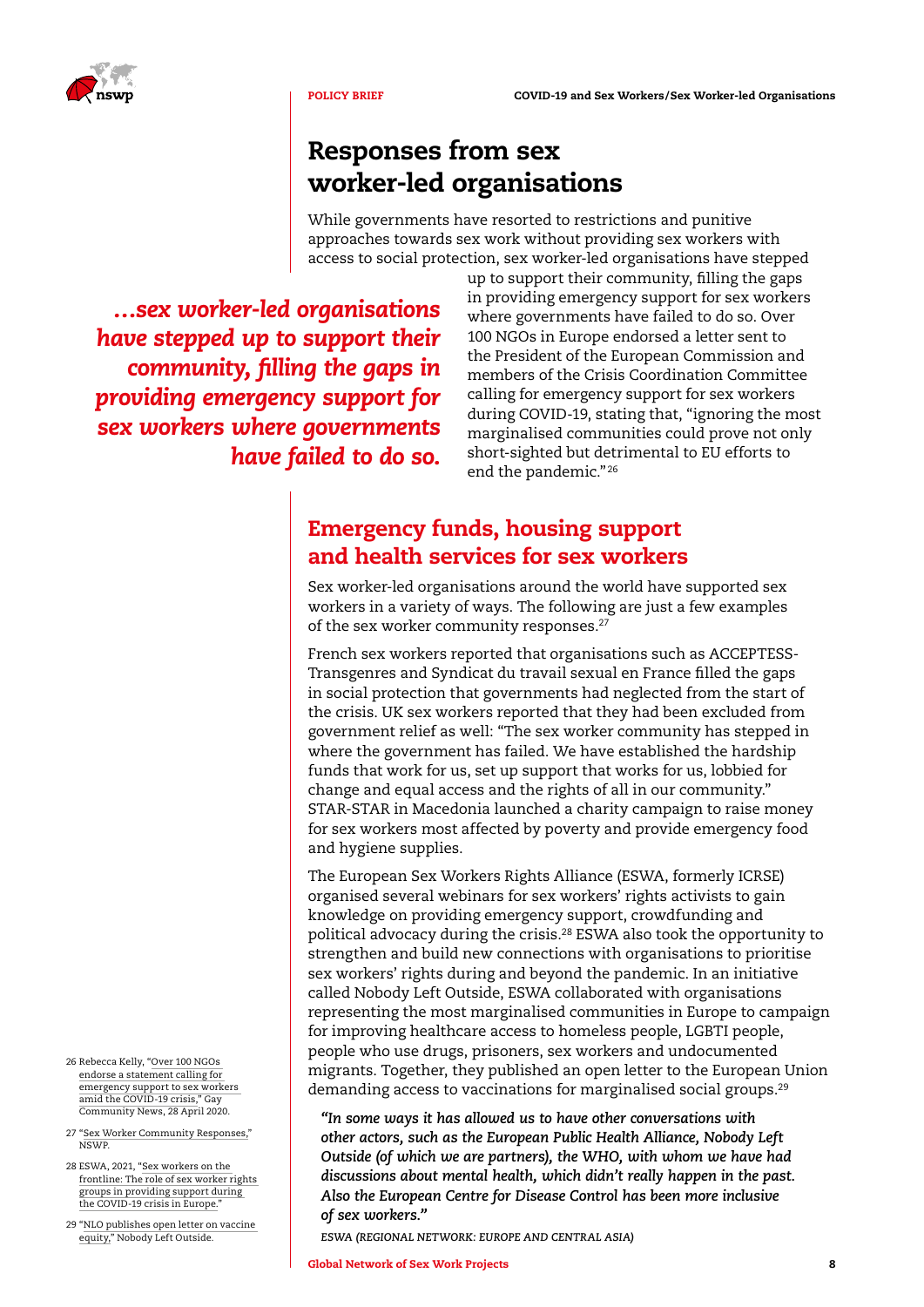

Sex Work Polska started an emergency fund for sex workers through crowdfunding. "We presented our initiative not as a form of relief or allowance, but as an expression of community care. Knowing how the pandemic hit our community, and that we couldn't count on systemic help, we wanted sex workers to feel that they are not left on their own."<sup>30</sup> Sex Work Polska emphasised that sex workers have always been made invisible in their participation in social life as a result of stigma and lack of recognition of their work as work, but at the same time, through police surveillance and control, they are publicly exposed through the criminal justice system.

*In Argentina, AMMAR Cordoba created a fundraising campaign called "Sex Workers' Lives Also Matter" to collect food and economic support for sex workers.*

In Latin America, Brigada Callejera in Mexico created graphics to show sex workers how to work safely during the pandemic and supported sex workers who had lost their homes.31 In Argentina, AMMAR Cordoba created a fundraising campaign called "Sex Workers' Lives Also Matter" to collect food and economic support for sex workers. Many street-based sex workers were now out of work and lack the resources for moving to online work. The money

collected supported more than 300 sex workers' families all over the country as well as fifteen grassroots organisations.<sup>32</sup>

*"I have never worked in brothels. I've always preferred working on the street, mainly because there we are in a community and we have basic codes of mutual care and respect…I've lost all contact with my clients. I know some sex workers who have started doing online sex work, but I have no internet on my phone. I call some clients but I have no way of getting payments, as I don't have a bank account. So it's impossible for me to have virtual sex and to charge for it."*

*FEMALE SEX WORKER, ARGENTINA*

In the USA and Canada, many COVID-19 emergency and mutual aid funds at national and regional levels were set up by sex worker-led organisations. For example, in Canada, the PACE Society Sex Worker Relief Fund distributed over \$150,000 in emergency financial relief to sex workers throughout the metropolitan Vancouver area in just 9 months.33 In the USA, by August 2021, COYOTE RI had processed over 330 applications and provided over \$72,000 in mini-grant and gift cards to sex workers. COYOTE RI, like many other organisations, also developed a resource guide for sex workers, updating it regularly.<sup>34</sup>

In the African region, sex worker-led organisations have been supporting sex workers by distributing PREP and ARVs directly to sex workers in their homes, along with food and hygiene packages. ASWA reported that in South Africa, Rwanda, DRC, Benin and Kenya, groups have been working to sensitise their communities and brothel owners about COVID-19 hygiene and safety guidelines to reduce the risk of infections. Suggestions by respondents to the COVID-19 Impact Survey for urgent support included transportation to health facilities, more food packages and provision of resources enabling sex workers to be in touch with organisations that supported them with health and psychological issues.

- 30 Agata Dziuban et al., "['Very little but a](https://onlinelibrary.wiley.com/doi/full/10.1111/gwao.12677)  [lot.' Solidarity within the sex workers'](https://onlinelibrary.wiley.com/doi/full/10.1111/gwao.12677)  [community in Poland during the](https://onlinelibrary.wiley.com/doi/full/10.1111/gwao.12677)  [COVID-19 pandemic,"](https://onlinelibrary.wiley.com/doi/full/10.1111/gwao.12677) Gender, Work and Organization (2021): 1-12.
- 31 Frontline Defenders, 2020, ["LGBTIQ+](https://www.frontlinedefenders.org/en/resource-publication/report-lgbtiq-and-sex-worker-rights-defenders-risk-during-covid-19)  [and Sex Worker Rights: Defenders at](https://www.frontlinedefenders.org/en/resource-publication/report-lgbtiq-and-sex-worker-rights-defenders-risk-during-covid-19)  [Risk during COVID-19."](https://www.frontlinedefenders.org/en/resource-publication/report-lgbtiq-and-sex-worker-rights-defenders-risk-during-covid-19)
- 32 "[The sex work network we have been](https://www.opendemocracy.net/en/5050/sex-work-network-we-have-been-building-saving-us-during-covid-19/)  [building is saving us during COVID-19,](https://www.opendemocracy.net/en/5050/sex-work-network-we-have-been-building-saving-us-during-covid-19/)" Open Democracy.
- 33 "[Sex Worker Relief Fund,"](https://www.pace-society.org/relief/) PACE Society.
- 34 "[COVID-19 Sex Worker Harm Reduction](https://coyoteri.org/wp/coyote-ri-covid-sex-worker-harm-reduction-resource-guide/)  [Resource Guide,"](https://coyoteri.org/wp/coyote-ri-covid-sex-worker-harm-reduction-resource-guide/) COYOTE RI.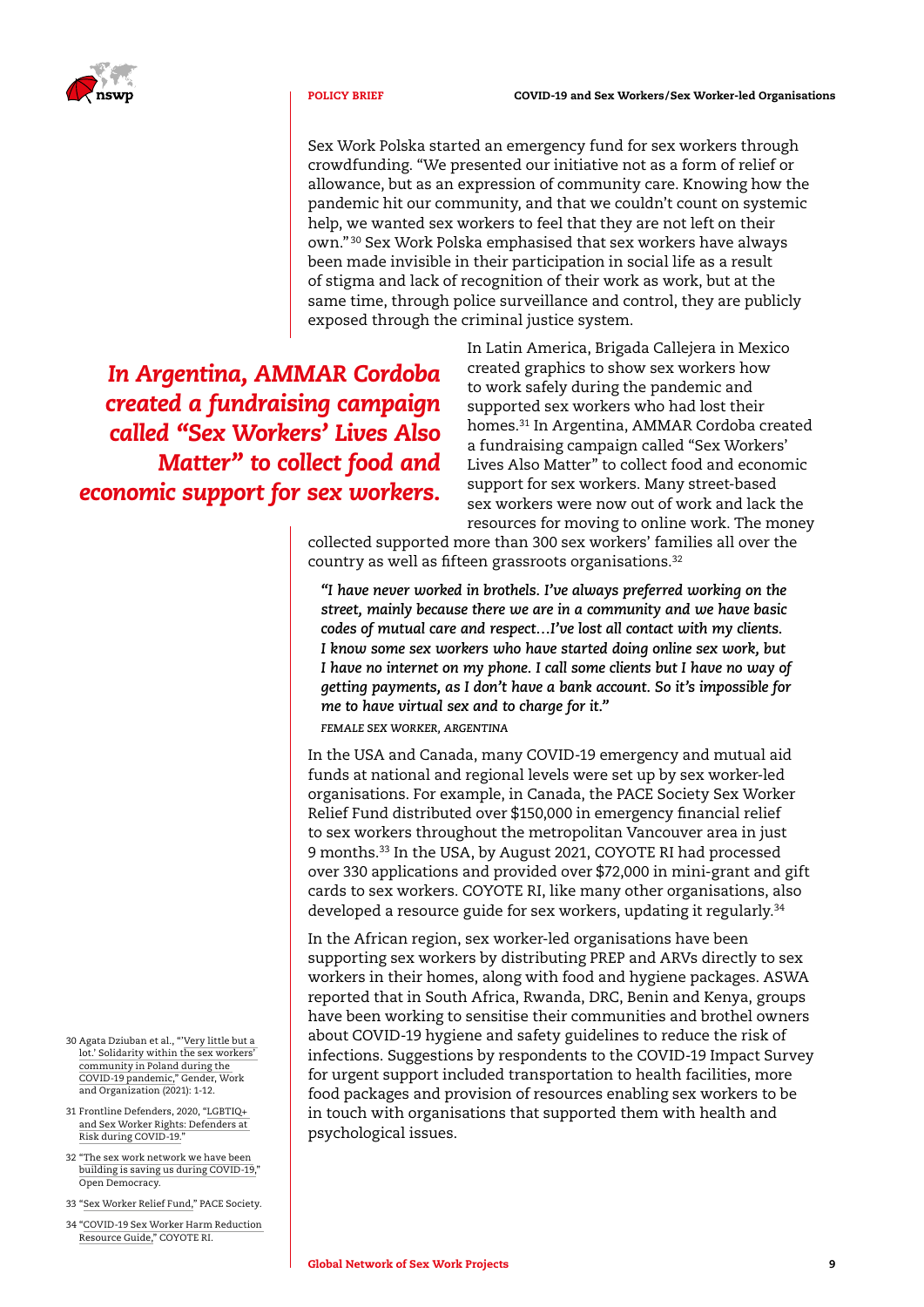

In the Asia Pacific region, Project X in Singapore emergency fund provided "funds up to \$800 given out to individuals that are unable to pay rent, unable to afford medical assistance, and unable to afford nutritious meal and/or regular meals for them and their dependants." In India, Veshya Anyay Mukti Parishad (VAMP) reported that the first deaths they recorded during the pandemic were not due to COVID-19, but rather due to poverty and hunger among sex workers who did not receive government relief. Sex Workers and Allies South Asia and VAMP have been working hard to feed sex worker communities as a vital part of their response to the pandemic.35 Durbar Mahila Samanwaya Committee also provided sex workers in the Sonagachi red light district in Kolkata with as much food as possible and the Usha Multipurpose Cooperative Society, a dedicated sex worker-led bank, remained open during lockdown, enabling sex workers to access their savings to support their families.<sup>36</sup>

#### Reduced or inflexible funding for sex worker-led organisations

The already extremely limited funding available for both advocacy and programmes for sex workers continues to shrink, with many donors changing their priorities to focus on funding for COVID-19 responses rather than HIV programming. This has impacted sex workers' access to health services. Meanwhile, UNAIDS reported that 11% of all HIV infections in 2020 were among sex workers. In a single year, of an estimated 975,000 new HIV infections among key populations and their sexual partners (almost double the global target for all new infections), 165,000 new HIV infections were among sex workers.<sup>37</sup>

Member organisations in the Sex Worker Rights Advocacy Network for Central and Eastern Europe and Central Asia (SWAN) and the Asia Pacific Network of Sex Workers (APNSW) reported donor inflexibility when it

*"During COVID I saw a lot of assessment and so-called research and data collection…there is funding for this, funding for technical people. But not for the community."*

came to re-allocating budgets to better support sex worker communities at the height of the pandemic. In Myanmar, Aye Myanmar Association (AMA) reported that, "Some donors would not allow existing grants to be reallocated for COVIDrelief activities. Even where donors ultimately did allow for such reallocation, it took time to get the necessary approvals, and meanwhile sex workers' needs grew dire." Sex worker-led organisations in Asia Pacific pointed out that there always seemed

to be funding for assessments and research, but somehow never enough to support the community: "During COVID I saw a lot of assessment and so-called research and data collection…there is funding for this, funding for technical people. But not for the community."<sup>38</sup>

Similarly, members in Eastern Europe and Central Asia reported that donor cuts directly impacted the internal capacities of their organisations.

*"We've seen some organisations lose staff members. In Kazakhstan, one donor pulled out and stopped the funding, for example. They were left with fewer staff members, but were still continuously asked from all stakeholders and all donors to participate here, to participate there, to provide input. But people were really struggling to maintain their organisations."*

*SWAN (REGIONAL NETWORK: CENTRAL AND EASTERN EUROPE AND CENTRAL ASIA)*

- 35 Tian Johnson, "[Sex workers, former](https://thoughtleader.co.za/sex-workers-former-inmates-and-people-who-use-drugs-help-to-feed-the-world-during-the-pandemic/)  [inmates and people who use drugs](https://thoughtleader.co.za/sex-workers-former-inmates-and-people-who-use-drugs-help-to-feed-the-world-during-the-pandemic/)  [help to feed the world during the](https://thoughtleader.co.za/sex-workers-former-inmates-and-people-who-use-drugs-help-to-feed-the-world-during-the-pandemic/)  [pandemic,](https://thoughtleader.co.za/sex-workers-former-inmates-and-people-who-use-drugs-help-to-feed-the-world-during-the-pandemic/)" Mail&Guardian Thought Leader, 19 August 2021.
- 36 Prema Rajaram, "[Kolkata: Sex workers](https://www.indiatoday.in/cities/kolkata/story/kolkata-sex-workers-sonagachi-battle-pandemic-hope-rebuilding-lives-1842577-2021-08-19)  [of Sonagachi battle pandemic with](https://www.indiatoday.in/cities/kolkata/story/kolkata-sex-workers-sonagachi-battle-pandemic-hope-rebuilding-lives-1842577-2021-08-19)  [hope of rebuilding their lives,"](https://www.indiatoday.in/cities/kolkata/story/kolkata-sex-workers-sonagachi-battle-pandemic-hope-rebuilding-lives-1842577-2021-08-19) India Today, 19 August 2021.
- 37 UNAIDS, 2021, ["2021 UNAIDS](https://www.unaids.org/en/resources/documents/2021/2021-global-aids-update)  [Global AIDS Update – Confronting](https://www.unaids.org/en/resources/documents/2021/2021-global-aids-update)  [Inequalities – Lessons for pandemic](https://www.unaids.org/en/resources/documents/2021/2021-global-aids-update)  [responses from 40 years of AIDS."](https://www.unaids.org/en/resources/documents/2021/2021-global-aids-update)
- 38 APNSW, 2021, ["Sex workers' lived](https://www.apnsw.info/reportsandresearch/sex-workers-lived-experiences-during-covid-19-amp-community-led-pandemic-responses)  [experiences during COVID-19 and](https://www.apnsw.info/reportsandresearch/sex-workers-lived-experiences-during-covid-19-amp-community-led-pandemic-responses)  [community-led pandemic responses."](https://www.apnsw.info/reportsandresearch/sex-workers-lived-experiences-during-covid-19-amp-community-led-pandemic-responses)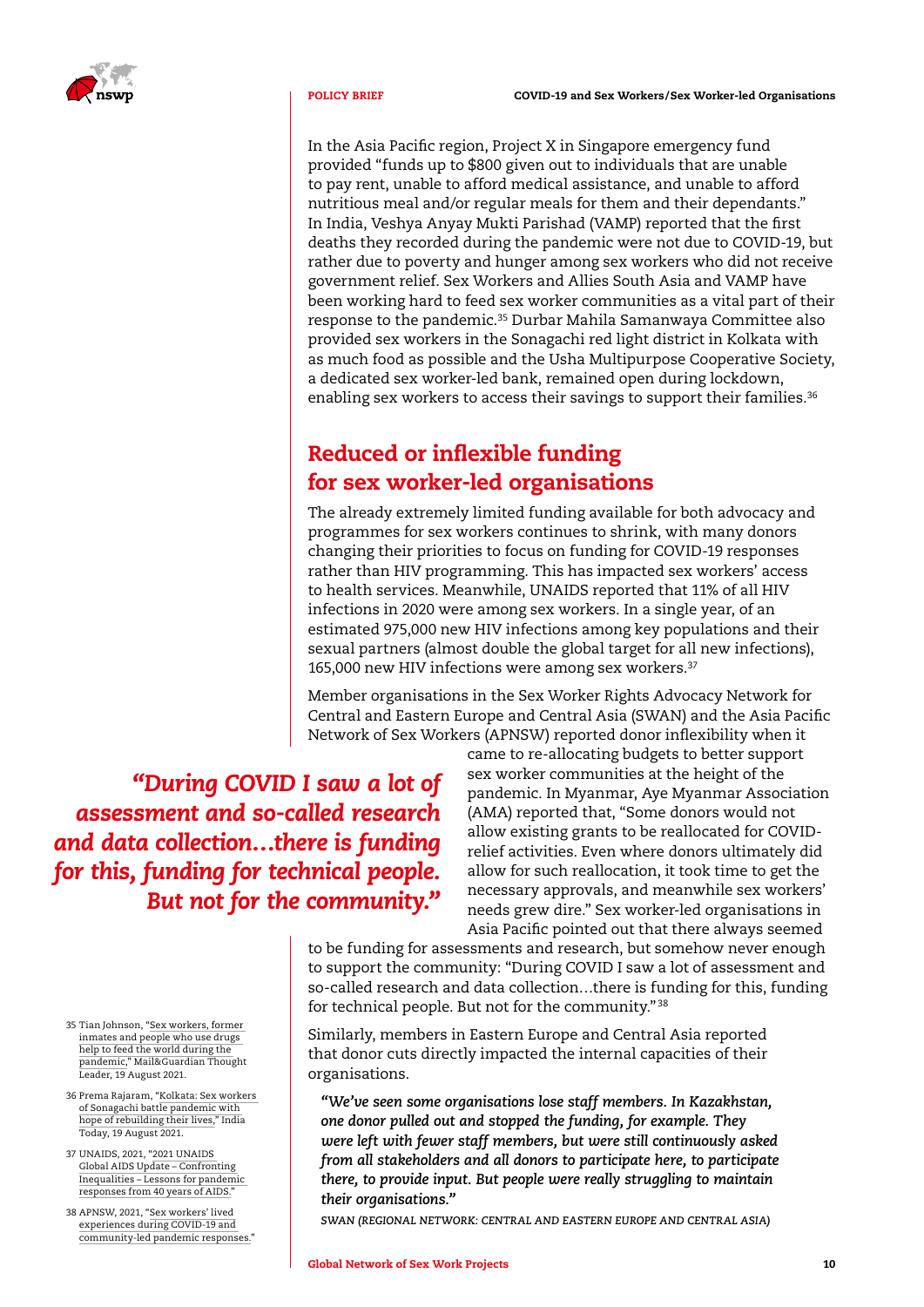

#### Attention from media and researchers

Sex workers and sex worker-led organisations have been receiving more media and research attention since the start of the pandemic. The effects of the pandemic on sex worker communities continues to provide rich material for journalists and academic researchers. While it is appreciated that researchers and people from the media seek to expose different perspectives and give voice to historically silenced and excluded groups, especially during this health and economic crisis, the importance of being sensitive to the realities and needs of individuals during the pandemic must also be recognised.

APNSW noted the lack of meaningful contribution from journalists and researchers seeking to study and report on the situation of sex workers during the pandemic.

*"Yes, there has been a lot of media attention. So after they do research or after they do their media interviews and ask what happened to sex workers, what do these people do? They just release their news and they just do their research paper. Some of them that are NGOs that have the money and have the funding have made leaflets for COVID prevention on which they mention not to touch with the body, not to touch this and that, but sex work is body work, so these leaflets are not a big help." APNSW (REGIONAL NETWORK: ASIA PACIFIC)*

#### Post-pandemic Challenges and Solutions

The pandemic has clearly shown how excluding sex workers from social protection and denying them their fundamental human rights only pushes them further into precarious working arrangements. The harms

*…it is critical for governments to understand that a rights-based approach to sex work is the most effective way to ensure that sex workers are not left behind.*

of criminalisation have been brought into sharp focus. Lessons must be learned to ensure we can mitigate such harms for sex workers in any future crises, and to strengthen advocacy for the protection of their human rights in the future. As the world emerges from the pandemic, it is critical for governments to understand that a rights-based approach to sex work is the most effective way to ensure that sex workers are not left behind.

#### Mitigating the harms to sex workers

The harms sex workers experienced during the pandemic must be addressed at a political and legislative level by governments recognising the human and labour rights of sex workers and recognising sex work as work. This would open the door for including sex workers into national social protection mechanisms that are available to other workers.

There is much that can be learned from decades of responding to the HIV epidemic, including in combatting criminalisation, violence, stigma and discrimination. Winnie Byanyima, Executive Director of UNAIDS has stated:

*"Human rights law mandates that human rights are inalienable, universal, interdependent and indivisible. Ensuring that this is a reality for all—especially the most vulnerable among us—is essential during this pandemic, but will also build the resilient communities we need to emerge from it." <sup>39</sup>*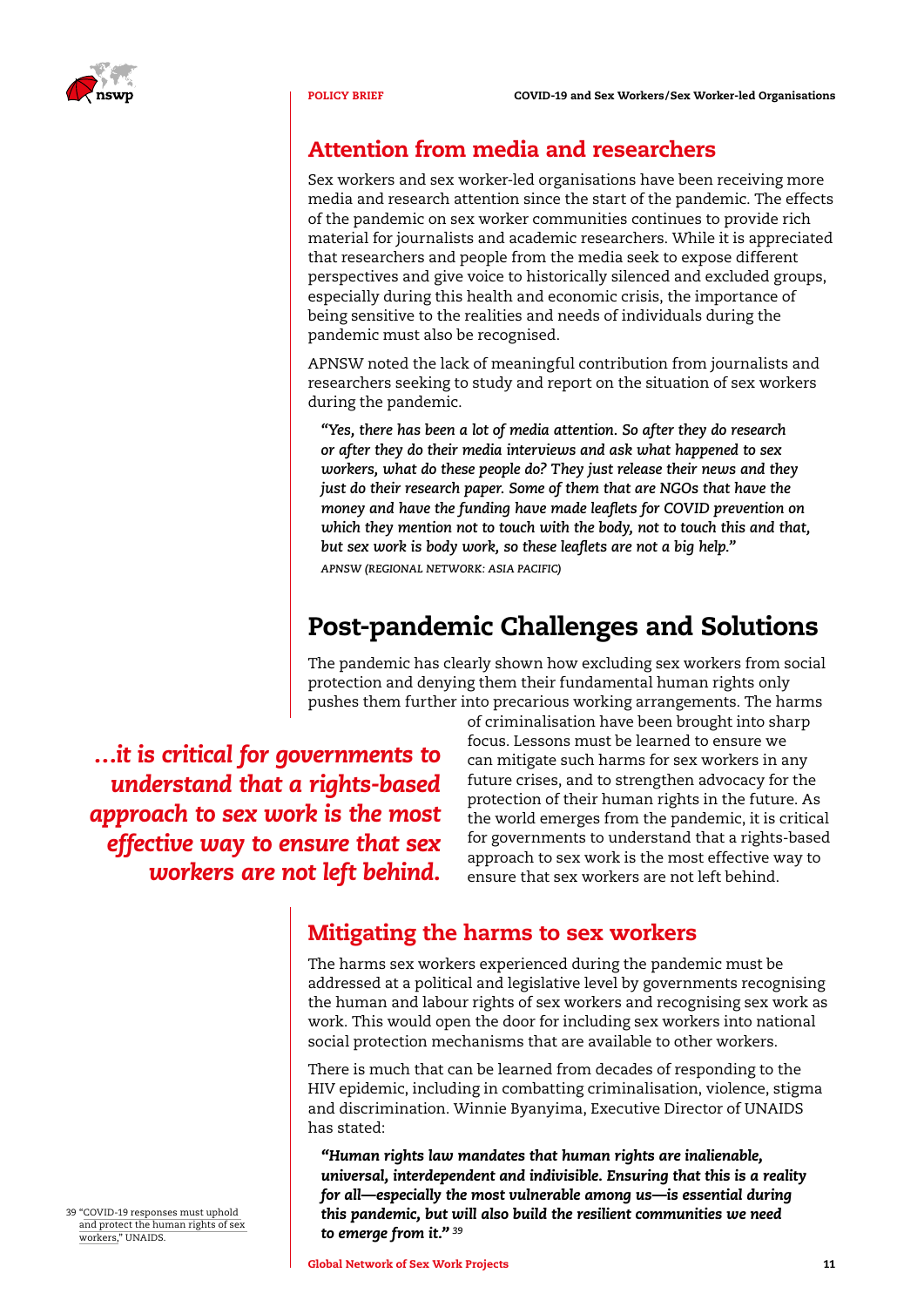

#### Lessons learned and opportunities for advancing sex workers' rights

Sex worker-led organisations reported that during the pandemic, solidarity and cooperation within the sex worker community were strengthened. The COVID-19 crisis also presented an opportunity for organisations to re-emphasise the importance of both physical and mental health.

*"Part of the advocacy work that we did was to show that health is not only about the health of the body, but also about mental health. Sex workers needed to feel ok to be healthy and safe. This pandemic represented a backlash for sex workers' rights and Colectivo Flor de Azalea had to refer back to many parts of the constitution of Ecuador to the Ministry of Health to show that sex workers were citizens deserving of rights just like all other people. But as a result, the community became stronger than before and more united during the pandemic." PLAPERTS (REGIONAL NETWORK: LATIN AMERICA)*

Sex worker-led organisations have demonstrated their ability to respond quickly and innovatively to support and meet the most urgent needs of sex workers at a local level during the pandemic; they are trusted by the community to provide information, advice and resources, particularly where sex work is criminalised. However, increased funding for sex worker-led organisations is essential if they are to fulfil their potential in meeting the diverse needs of the sex worker communities and realising the human rights of sex workers.

Sex workers continue to emphasise the importance of decriminalisation in realising labour rights, safe working conditions and social protection. The case for decriminalisation has become stronger than ever.

*"Sex work needs to be decriminalized so sex workers' eligibility for government supports is ensured, this would also allow sex workers to more effectively organize safe covid protocols for meeting clients and work together to increase safety and knowledge sharing." FEMALE SEX WORKER, CANADA*

The European Research Council funded the SEXHUM project to examine migration and sex work between 2016 and 2020, comparing four countries (Australia, New Zealand, France and the United States)

*The decriminalisation model in New Zealand, for example, crucially provided many sex workers with the same safety net available to other workers.*

with varying legislative approaches to sex work. The research, overlapping as it did with the emergence of COVID-19, showed that in regions where sex work is decriminalised and considered work, sex workers who are nationals or permanent visa holders had been able to receive financial relief during the pandemic, thus demonstrating that decriminalisation makes a real and positive difference for sex workers' access to rights.40 The decriminalisation model

in New Zealand, for example, crucially provided many sex workers with the same safety net available to other workers.<sup>41</sup>

However, many migrant sex workers who are undocumented or on temporary visas continue to be excluded from the benefits of decriminalisation, highlighting again that decriminalisation must include all sex workers so that no-one is left behind.

40 "[COVID-19,"](https://sexhum.org/covid-19/) SEXHUM.

41 Anna Louie Sussman, "['Don't have to](https://www.theguardian.com/world/2020/apr/28/dont-have-to-fight-for-pennies-new-zealand-safety-net-helps-sex-workers-in-lockdown)  [fight for pennies': New Zealand safety](https://www.theguardian.com/world/2020/apr/28/dont-have-to-fight-for-pennies-new-zealand-safety-net-helps-sex-workers-in-lockdown)  [net helps sex workers in lockdown,](https://www.theguardian.com/world/2020/apr/28/dont-have-to-fight-for-pennies-new-zealand-safety-net-helps-sex-workers-in-lockdown)" The Guardian, 28 April 2020.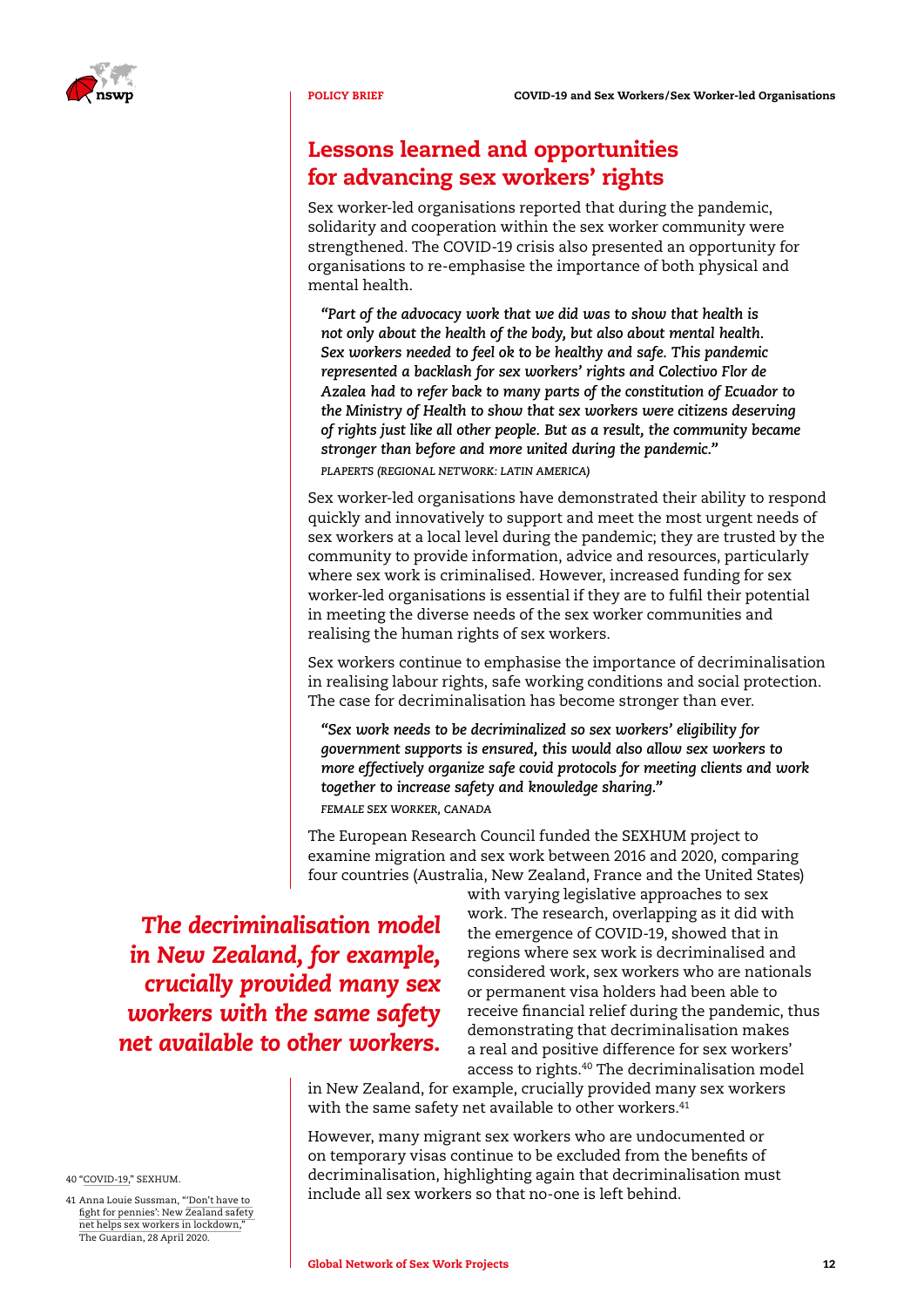

#### Recommendations

As the world emerges from the pandemic, there are crucial steps that must be taken to mitigate the harms experienced by sex workers during the pandemic and to ensure that sex workers are not forced into greater insecurity in future crises. We summarise these as recommendations based on important lessons learned throughout the pandemic.

- Sex work must be recognised as work to ensure that sex workers can access the same social protections, emergency financial support, and labour rights as all other workers.
- Governments, policymakers and advocates must actively pursue the full decriminalisation of sex work, including sex workers, clients and third parties.
- Social protection and emergency financial support should be extended to all groups of people, regardless of employment or immigration status.
- Sexual and reproductive health and HIV services must not be disrupted during crises. Furthermore, HIV and STI prevention, testing and treatment services for key populations including sex workers, who represented 65% of all new infections globally in 2020, and 93% of infections outside of sub-Saharan Africa, must be more sustainably funded.
- A firewall must be implemented between health services and immigration authorities to ensure that migrant sex workers can access health services.
- Donors must be more flexible in shifting priorities for the use of funds to respond to health emergencies and must prioritise increased funding for community-led responses.
- Criminal law should not be used to enforce COVID-19-related or other public health restrictions. Arrests and prosecutions for sex workrelated activity must be stopped, to ensure those most in need can be reached and can access services and support.
- Public heath emergencies must not be used as cover for the introduction of punitive and repressive measures against sex workers.
- There must be an end to the scapegoating of sex workers as 'vectors of disease' or as presenting risk to public health. This increases stigma, discrimination, and violence against sex workers.
- Raids on sex workers' homes and sex work premises must be stopped and all measures to protect public health must be proportionate. Emergency housing options for sex workers should be increased and a moratorium on evictions put in place to prevent homelessness.
- Sex workers have found themselves in vulnerable situations due to lack of income, so their time and expertise utilised for interviews with the media and researchers should be compensated.
- Sex worker communities must be directly involved in responses to COVID-19, including the meaningful involvement of sex worker-led organisations in emergency public health planning initiatives.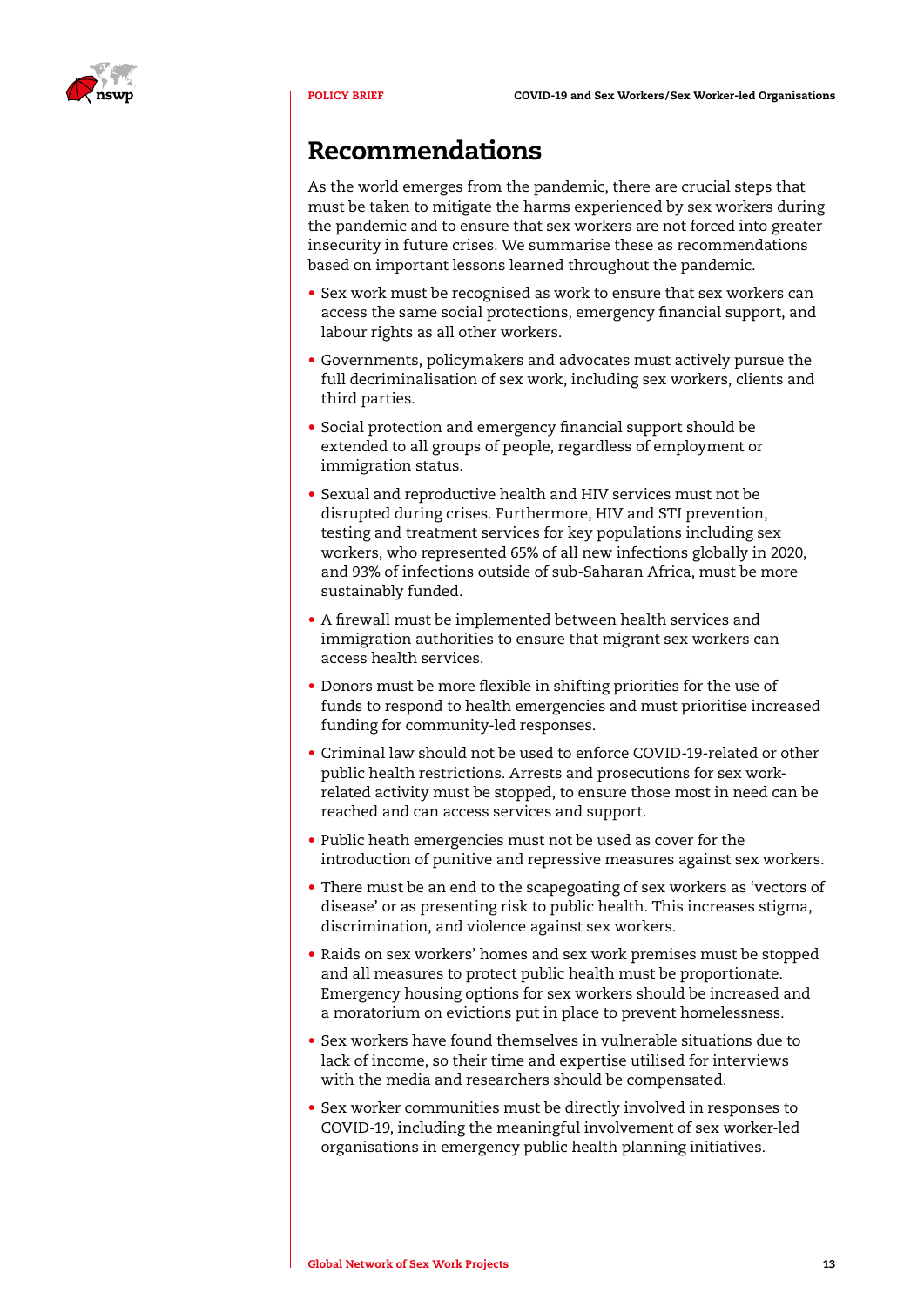

#### Conclusion

The pandemic has exposed and continues to highlight existing inequities and inequalities, and disproportionately affects people who are criminalised, marginalised and excluded from social protection mechanisms. For many years now sex workers' rights advocates have highlighted the harms caused by criminalisation – the pandemic has only served to reveal these harms more clearly than ever. This policy brief has amplified the voices of sex workers and sex worker-led

*For many years now sex workers' rights advocates have highlighted the harms caused by criminalisation – the pandemic has only served to reveal these harms more clearly than ever.*

organisations, showcasing their responses to the pandemic. It has demonstrated the urgent need for states to take steps to include sex workers in social protection systems, labour laws and health policies, so that in the post-pandemic world, they will not be left behind as they have been in the COVID-19 crisis.